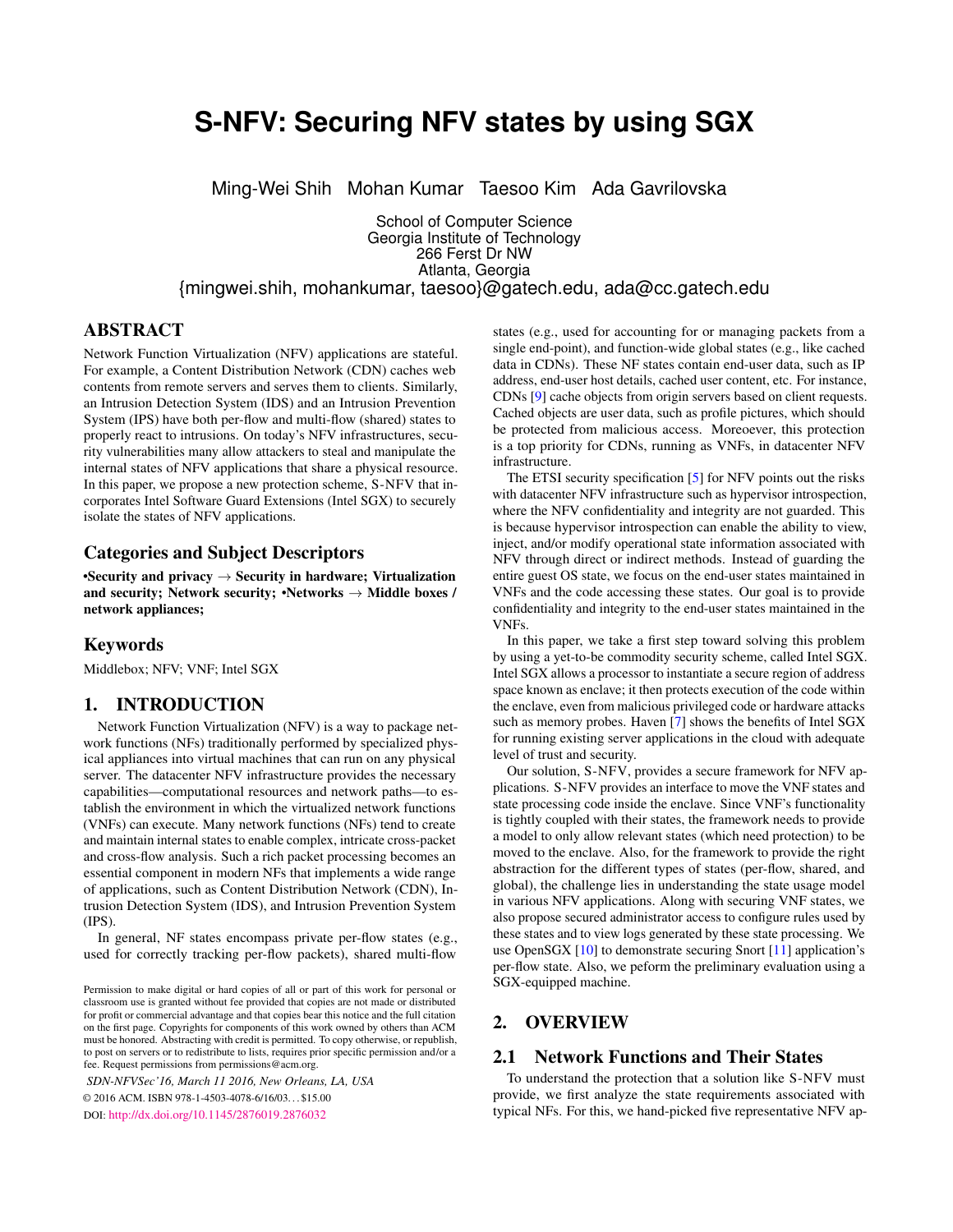<span id="page-1-0"></span>

| <b>Function</b> | <b>Description</b>                                                                                                                                    | <b>Per-Flow State</b>                                                                                                                                      | <b>Shared/Multi-Flow State</b>                                                                                          | <b>Global/All-Flows State</b>                                         |
|-----------------|-------------------------------------------------------------------------------------------------------------------------------------------------------|------------------------------------------------------------------------------------------------------------------------------------------------------------|-------------------------------------------------------------------------------------------------------------------------|-----------------------------------------------------------------------|
| <b>NAT64</b>    | NAT64 function performs in-<br>line address translation from<br>IPv6 to IPv4 address and<br>vice-versa                                                | <b>Struct:</b> nat64_binding<br><b>Desc:</b> NAT IP binding<br>Size: 38 Bytes                                                                              | None                                                                                                                    | None                                                                  |
| <b>Snort</b>    | Snort is an Intrusion Detec-<br>tion/Prevention System.                                                                                               | <b>Struct:</b> TagNode<br><b>Desc:</b> Track packets per flow<br>Size: 51 Bytes                                                                            | <b>Struct: TagNode</b><br><b>Desc:</b> Track packets per host<br>Size: 51 Bytes                                         | Blacklisted IPs, URI, Files<br>etc                                    |
| <b>PCEF</b>     | Policy Control and Enforce-<br>ment Function (PCEF) is a<br>telecom node used to provide<br>policy and charging function-<br>ality by performing DPI. | <b>Struct:</b> NA<br>Desc: Per flow charging<br>Size: NA                                                                                                   | <b>Struct: NA</b><br><b>Desc:</b> Per mobile subscriber<br>charging - multiple flows<br>from the subscriber<br>Size: NA | None                                                                  |
| <b>HAProxy</b>  | HAProxy can be configured<br>as a HTTP proxy and Load-<br>balancer for servers.                                                                       | <b>Struct:</b> session, connection<br><b>Desc:</b> Each session repre-<br>sents 2 connection states<br>Size:<br>session-208 Bytes,<br>connection-148 Bytes | None                                                                                                                    | Server<br>Struct<br>contains<br>server information to load<br>balance |
| Squid           | Squid is a Web caching proxy<br>with global states.                                                                                                   | None                                                                                                                                                       | None                                                                                                                    | Web Object - shared by multi-<br>ple flows and different VNFs         |

Table 1: The internal state of NFV applications can be securely protected by S-NFV through SGX.

plications, including packet processing, IDS and CDN (see [Table 1\)](#page-1-0). We observe that these network functions vastly differ in the state access behavior with respect to their per-flow, shared and global state requirements, as categorized in [Table 1.](#page-1-0)

- 1. NAT64 [\[2\]](#page-3-5) contains only per-flow states that bind an IPv4 address to another IPv6 address. The binding is created when the first packet for the flow is processed by NAT64 and persists for the lifetime of that flow. Any malicious modification to the NAT state, in the middle of packet processing, will disrupt the flow from the server or client side.
- 2. Snort [\[11\]](#page-3-4) can be configured as an online Intrusion Prevention System (IPS). In this mode, Snort maintains the per-flow state to prevent malicious packets by inspecting incoming and outgoing traffic. A malicious access to the Snort state may allow untrusted parties to read end-user details like an IP address.
- 3. Policy Control and Enforcement Function (PCEF) is a telecommunication node that maintains users' accounting states, comprising per-flow bytes and packet count. In our study, we focus only on the accounting state for subscribers in PCEF. According to the 3GPP specification [\[1\]](#page-3-6), the policy for charging can be based either on volume or time, meaning that the billing state can be sent to the offline billing function after a certain time (e.g., data accounted in every 600 seconds) or after a data limit (e.g., every 10 KB data accounted). Malicious modifications to these states will create incorrect billing records for the subscribers.
- 4. HAProxy [\[3\]](#page-3-7) maintains a per-session state (i.e., two connection states): one from a client to HAProxy and another from HAProxy to the backend server. The session state contains the information for the current HTTP transaction associated with the connection. Access to the existing HTTP transaction allows intercepting HTTP transaction details. Modifying the HTTP transaction state results in disrupting the HTTP transactions.
- 5. SQUID [\[4\]](#page-3-8) is a web caching proxy that dynamically caches web pages based on client requests. The cached content are the NFV states for SQUID. The size of the cached content is arbitrary, based on the size of the cached web page. The cached web pages are similar to CDNs, where malicious access to the web page results in accessing end-user data like

profile pictures, end-user accounts, etc.

The different states imply that there may be opportunities for controlling and managing fine-grained NFV application state protection. Based on the NFV application usage of these states, their protection requirements would also differ. For our initial exploration, we use Snort as a driving example and analyze the feasibility and costs associated with protecting Snort states (TagNode) using OpenSGX.

# 2.2 Intel SGX

Intel SGX provides two main security features, namely, isolation and remote attestation. In this section, we introduce one of such features, *isolation* that S-NFV mainly utilizes to protect NFV application states. Then, we give a brief overview of OpenSGX [\[10\]](#page-3-3), an open platform for Intel SGX, that S-NFV relies on to implement and evaluate the design of the proposed idea.

Isolation. SGX protects the confidentiality and integrity of an enclave's memory, where NFV applications are loaded and operate on. Enclave memory management is divided into two parts: address space allocation and memory commitment. The address space allocation is a specification of the range of logical addresses that the enclave may use. This range is called the ELRANGE. No actual resources are committed to this region. Memory commitment is the assignment of actual memory resources (as pages) within the allocated address space. This two-phase technique allows flexibility for enclaves to control their memory usage and adjust dynamically without overusing memory resources when enclave needs are low. Commitment adds physical pages to the enclave. An operating system may support separate allocate and commit operations. Further details of Intel SGX are found in the programming reference [\[6\]](#page-3-9).

OpenSGX. It is an open platform that provides the hardware emulation of Intel SGX and an ecosystem such as operating system interfaces and user library for easy development of enclave programs. OpenSGX is implemented on top of QEMU's user-mode emulation by leveraging its binary translation. It provides a rich development environment, thereby allowing the research community to easily emulate a program running inside an enclave, without SGX-enabled hardware, licenses, and keys [\[10\]](#page-3-3).

# 2.3 Threat Model

We assume that NFV applications are deployed by service providers in an untrusted datacenter environment, where the service providers do not have any control over the datacenter infrastructure. The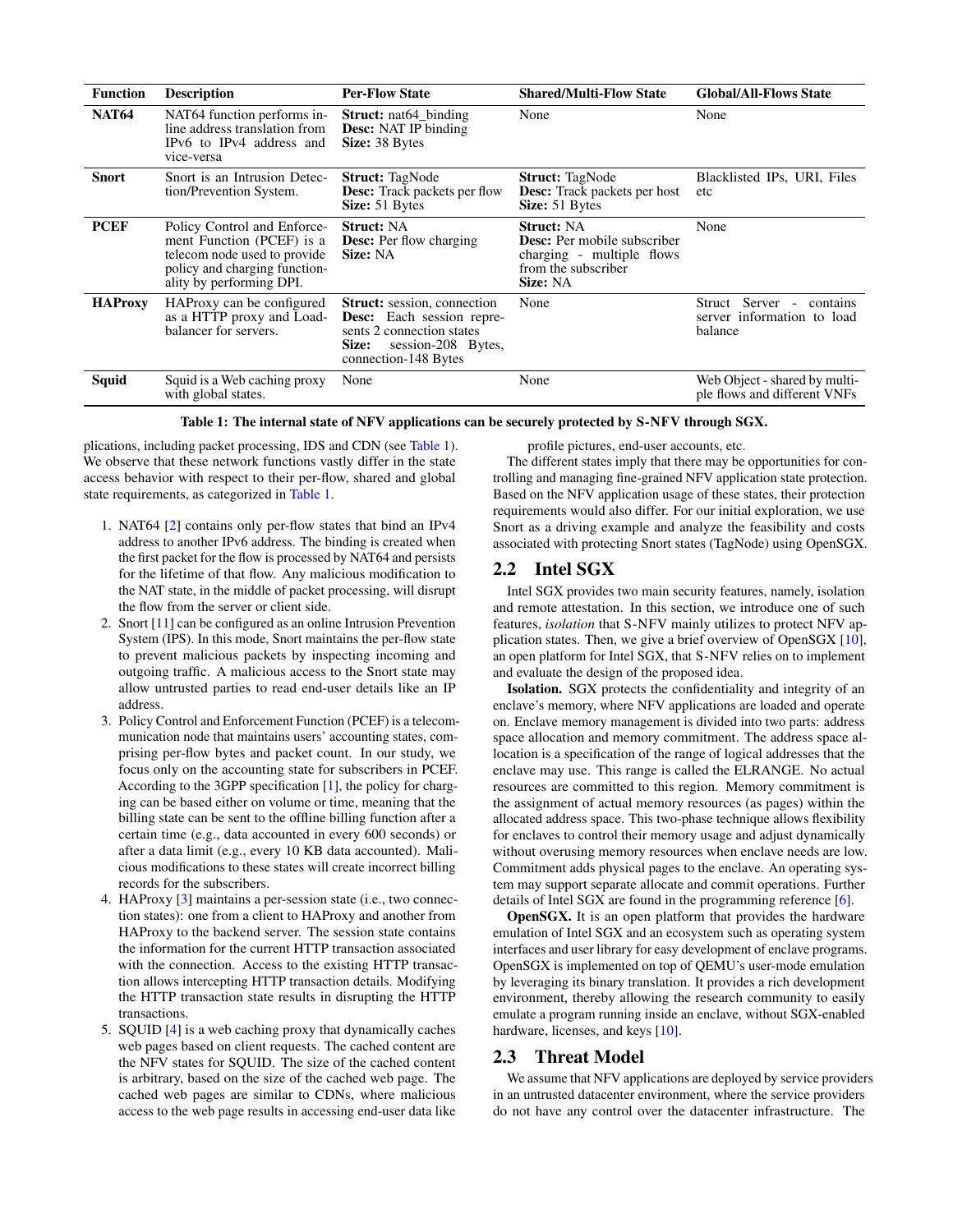<span id="page-2-0"></span>

Figure 1: NFV Applications with SGX Framework

control infrastructure in such environment, i.e., the hypervisor or services running in privileged mode, is able to arbitrarily view and modify the NFV application states. As a result, an attacker who takes control over such environment can maliciously access and modify end-user states, such as profile pictures in CDN. The worst impact could be when such malicious access results in reconfiguration of firewall, routing policies and modifying tenant network address space, etc. In such setting, the memory region protected by Intel SGX is considered as the only trusted computing base (TCB). Also, the service providers are able to verify the evidence of a NFV application running in an SGX-equipped environment. Note, attackers can still launch attacks such as denial-of-service to break NFV application's functionality under the protection of SGX, but such kind of scenarios are out of scope in this work.

#### 3. DESIGN

Given the strong threat model where the host environment is untrusted, S-NFV aims to provide a secure system design for NFV applications that can protect (i.e., isolate) their states from the potentially malicious underlying software stack.

# 3.1 S-NFV Software Architecture

In the S-NFV architecture, the original NFV application is split into two parts: S-NFV enclave and host. The S-NFV enclave, which contains the states and the state processing code, is decoupled from the original NFV application and protected by the SGX enclave, while the S-NFV host includes the rest of the processing as shown in [Figure 1.](#page-2-0) To effectively leverage Intel SGX to ensure the integrity and confidentiality of states, there are two design requirements for the S-NFV enclave to guard against possible attacks [\[8\]](#page-3-10): 1) clear isolation against S-NFV and the underlying environment (e.g., operating system)—that is, the code and data of S-NFV enclave should not rely on memory outside the enclave; and 2) safe APIs to enable only a limited yet necessary set of interactions. S-NFV enclave also serves as the trusted anchor to support secure the S-NFV application bootstrap and establish the secure channel between S-NFV application and the service provider's trusted management node.

#### 3.2 S-NFV Enclave Design

To extract a piece of code from the original program as a separated module and meet the aforementioned requirements are non-trivial. Here, we present details on the design of the S-NFV enclave in terms of each requirement.

Clear isolation. An NFV application is usually developed as a whole, which results in many dependencies among the code and data. For example, there could be several global variables used in different pieces of code. A single piece of code inside the enclave that relies on memory that resides outside the enclave can introduce additional attack surface and further break the security guarantee of SGX [\[12\]](#page-3-11). Therefore, to provide clear isolation, we need to

<span id="page-2-1"></span>



carefully examine and decouple the target code (in Intel SGX) from the original application program.

Safe APIs. Once we can ensure the clear isolation of S-NFV, the S-NFV enclave APIs are considered as the only attack surfaces exposed to the host environment. Similar to the concerns in clear isolation, the APIs also need to be carefully designed such that a complicated data structure that contains data or code pointers cannot be directly taken as arguments. Also, since attackers are able to observe all data to enter or leave the S-NFV enclave, we need to ensure that state-related data does not enter or leave the enclave in plain-text. Otherwise, the confidentiality of the states can be easily broken. Such cryptographic setting is done by the secure channel establishment explained in the following section.

#### 3.3 Secure Launch

S-NFV applications leverage the SGX remote attestation feature to allow service providers to configure the S-NFV application and monitor S-NFV applications remotely. Based on the remote attestation primitive, as shown in [Figure 2,](#page-2-1) S-NFV can further support:

Secure Bootstrap. During the S-NFV bootstrap, S-NFV enclave collects both memory states on different stages as well as hardware states to generate a valid measurement. The measurement is verified by the service provider through the remote attestation to determined whether the S-NFV application is correctly booted in the trusted environment. Also, the S-NFV is securely configured from the service provider.

Establishing Secure channel. After securely bootstrapping, the service provider can further establish a secure communication channel with S-NFV enclave based on remote attestation. One direct way is to use Diffie-Hellman key exchange, i.e., the key pair is generated within S-NFV enclave and the public key is sent along with remote attestation protocol.

The secure channel can guarantee the confidentiality of both the data sent to or sent from S-NFV enclave against the untrusted environment. The S-NFV configuration data is sent from the service provider to S-NFV enclave and the S-NFV application logs are sent from S-NFV enclave to the service provider.

### 4. IMPLEMENTATION

We use Snort, a candidate NFV application, as a proof-of-concept to demonstrate the S-NFV design on top of OpenSGX. In our implementation, we target at protecting the tag state (TagNode), which helps with packet processing once tag rules are specified in configuration. Tag contains the flow identifier (Src IP, Dest IP, Src Port, Dest Port and Protocol), with metrics like packet count, and logs the end-user IP address associated with flows.

According to S-NFV, we decouple Snort into Snort enclave (S-NFV enclave) and Snort host (S-NFV host). Tag operation, such as tag creation and tag rules querying, is put inside the Snort enclave, while the remaining part of the original Snort is taken as Snort host.

Isolating tag operation. To meet the isolation requirement in S-NFV enclave, we manually extract tag operation code from the original Snort and take out all links (e.g., global variables). To verify the isolation, we split the Snort host into two parts and run in